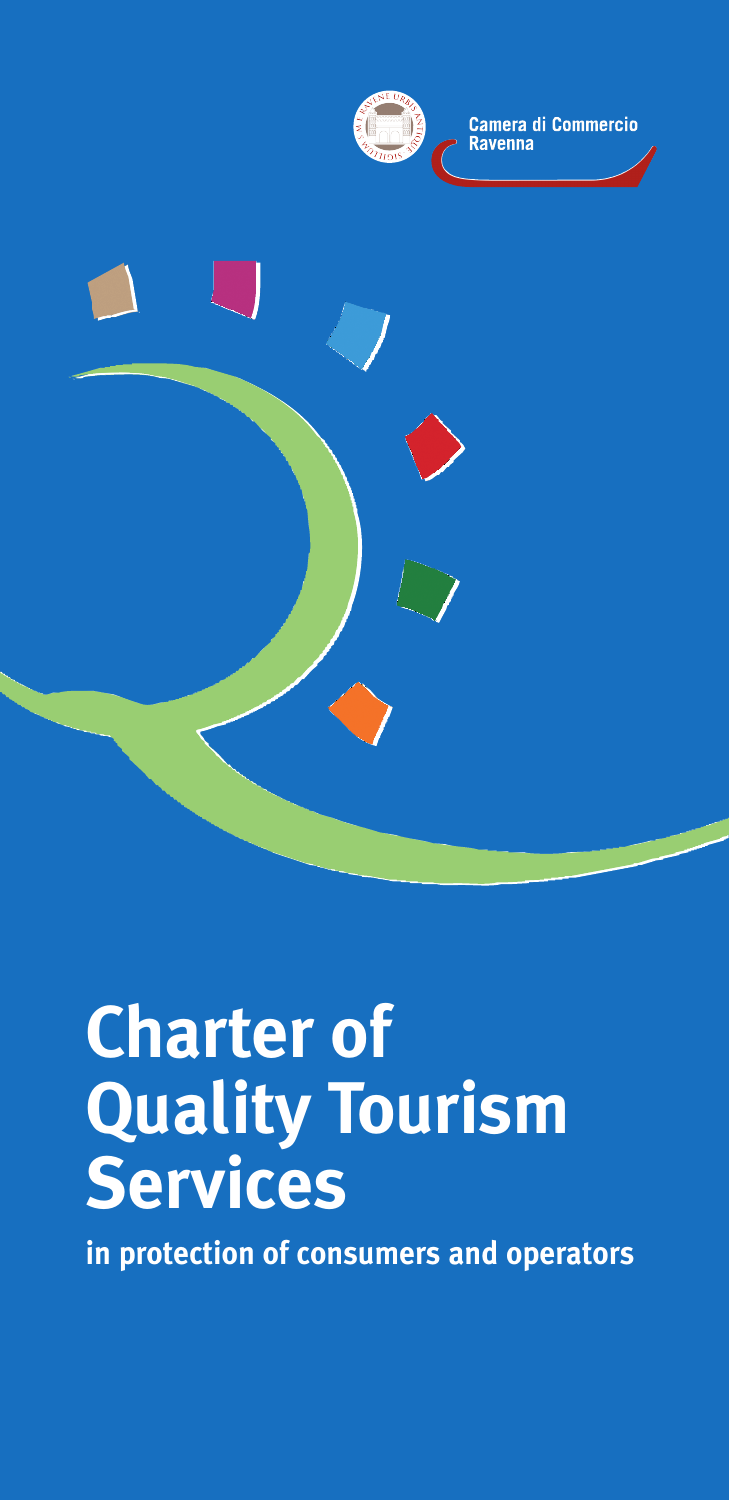## **> Index**

| What is the Charter                    |          |    |
|----------------------------------------|----------|----|
| of Quality Tourism Services            | pag. $3$ |    |
| <b>Hotels</b>                          | pag. 9   |    |
| <b>Restaurants</b>                     | pag. 23  |    |
| Spa structures                         | pag. 27  |    |
| <b>Outdoor structures - Camp sites</b> | pag. 33  |    |
| <b>Bed &amp; Breakfast</b>             | pag.     | 41 |
| <b>Addresses</b>                       | pag. 51  |    |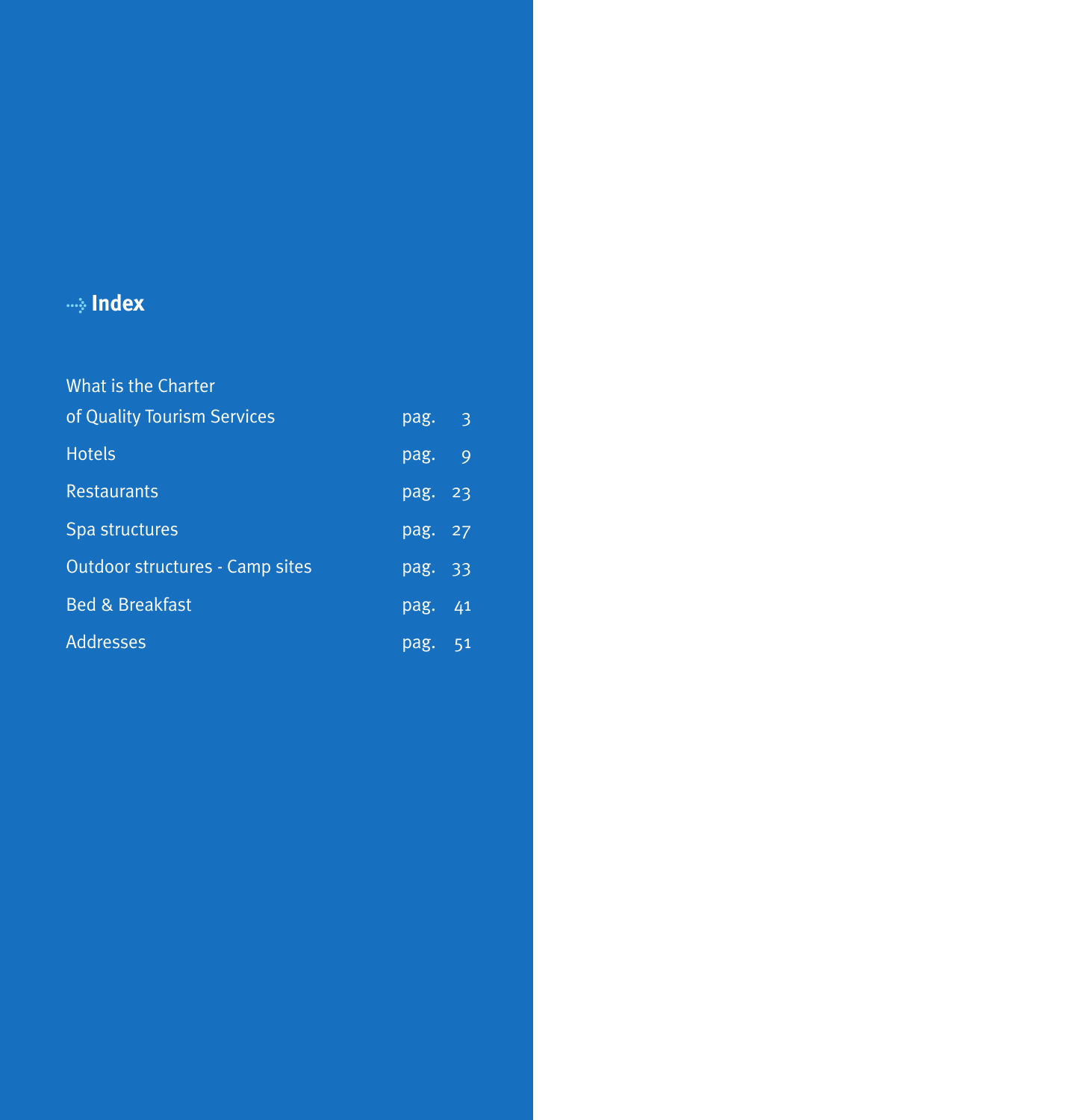





**what is the Charter of Quality Tourism Services**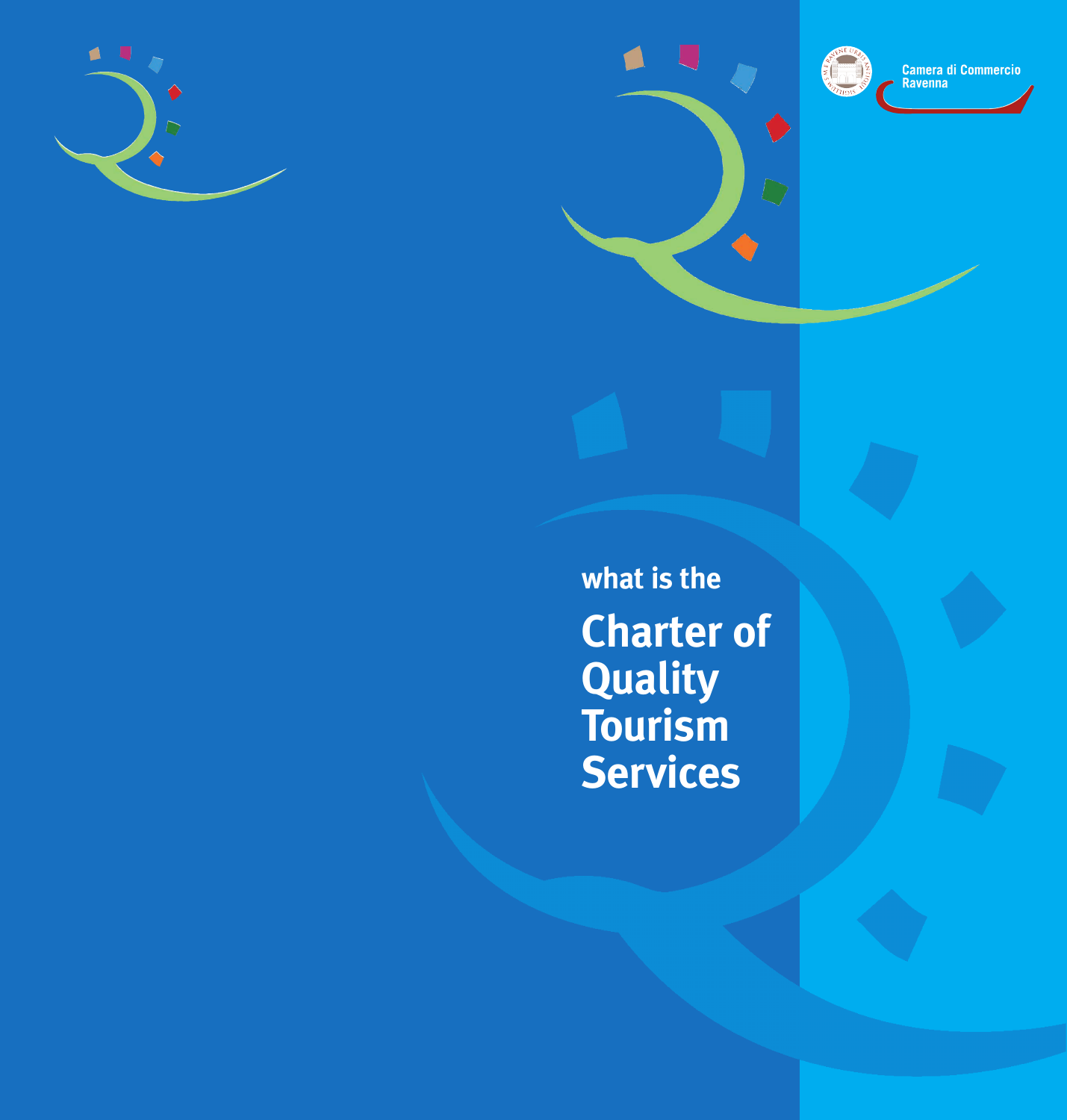## **Charter of Quality Tourism Services**

Chamber of Commerce of Ravenna

The Charter of Quality Tourism Services was born from an understanding between the Chamber of Commerce of Ravenna, the Local Government, the Municipalities of the province, associations and the consumer associations.

The mutual objective is to protect and sustain the rights of tourists together with those of tour operators and to provide companies in the field with an adequate instrument in order to test and improve the quality achieved.

The general picture in which the Charter of Quality Tourism Services is developed is definitely the one of requalification of tourism offers, as well as simplification of relations between tourists/operators in order to guarantee a high quality public as well as private service.

The Charter define the minimum standards of quality offered by the hotel structures, non-hotel structures and various accommodation structures, as well as spas, restaurants and it will become an essential reference point for tourism, not only on a local level.

The document will be updated every year on the basis of the development of services and the demands of tourists and it will include the progressive introduction of categories compatible with the area of tourism.

The operators that will take part in the Charter of Quality Tourism Services will be identified

by a sign with a specific logo on display in the agency or by visiting the website of the promoting Authorities



and Associations with an updated list of the categories taking part.

## **Definition and classification of structures**

With the Regional Law n. 16 dated 28th July 2004 "Discipline of structures aimed at hospitality", the Emilia-Romagna Region has, on the one hand, intro-